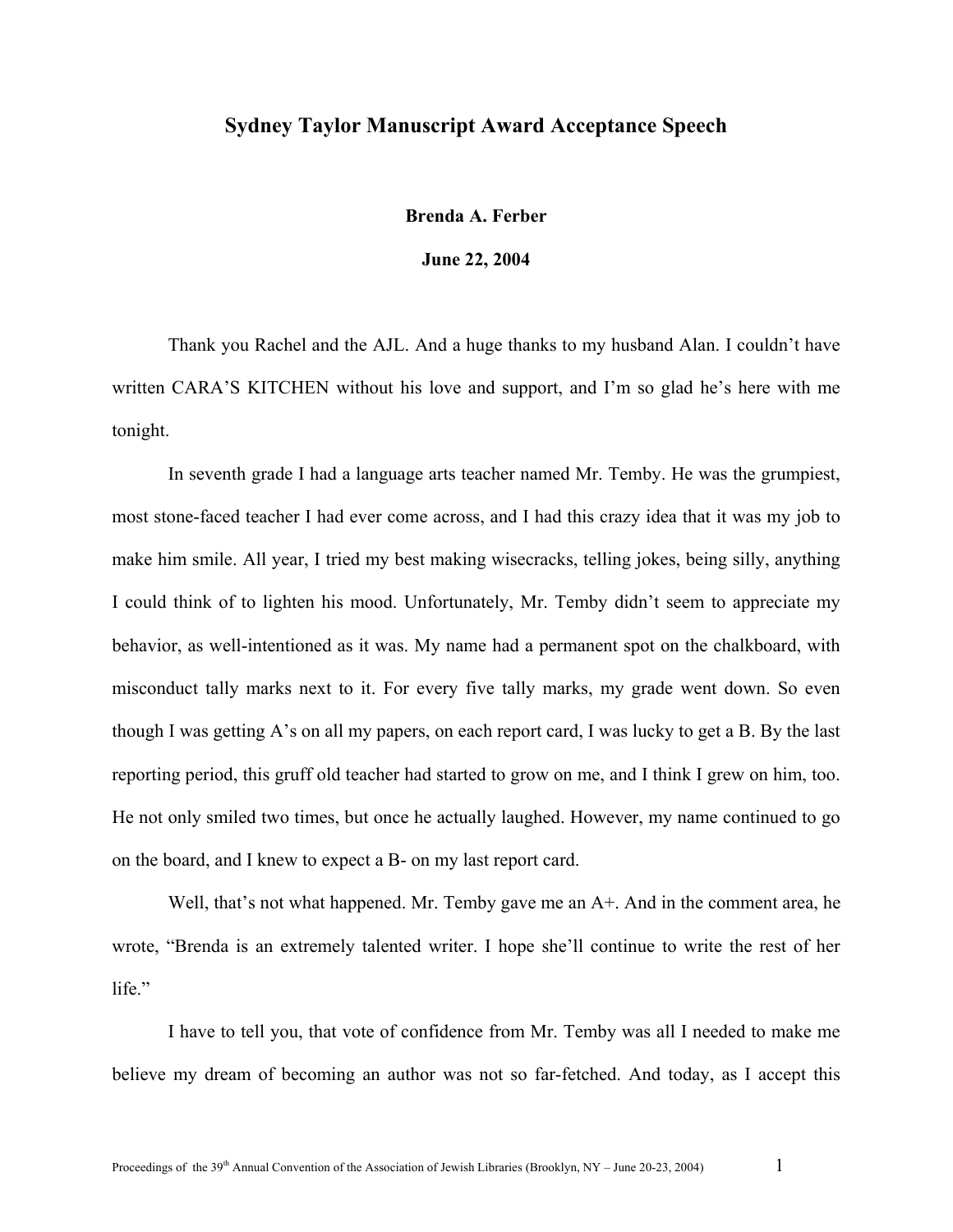award, I feel a lot like that same 13-year-old girl. When Rachel called me with the news that my manuscript had won, I was standing in the kitchen, holding my daughter's hand, and we were both smiling ear to ear and shaking. After working so hard on this novel, feeling at times like it was nothing but sentimental junk and at other times like maybe I was creating something real and powerful, the AJL validated me, my story, and my effort. That kind of recognition and validation is hard to come by as a beginning author, and it's awesome!

You can't imagine how much fun it was to mention this award when I sent my novel out to Farrar Straus and Giroux, my first choice publisher. And you really can't imagine how high I jumped when I got an e-mail from FSG a couple weeks ago, offering to publish my novel! Yes, it's true, I've already found a publisher, and I'm meeting with my editor tomorrow. This never would have happened so quickly if it hadn't been for the AJL and the Sydney Taylor manuscript award. So thank you all so much.

By now, you're all probably wondering just what is this book about and how can I get a copy? Well, CARA'S KITCHEN (which is going to have a different, yet-to-be-determined title when it comes out) is about an 11-year-old Jewish girl, Cara Segal, who is trying to get back to a normal life after her mother and sister die in a tragic house fire. With the help of a secret cookie business, her best friend Marlee, and her own inner strength, Cara forges a path through her grief. She redefines her thoughts of God, rebuilds her relationship with her dad, and renews her hopeful outlook on life.

They always tell you to write what you know, and I believe that. But I've never been involved with a house fire, and I've never lost a member of my nuclear family. So how did I come to write this story?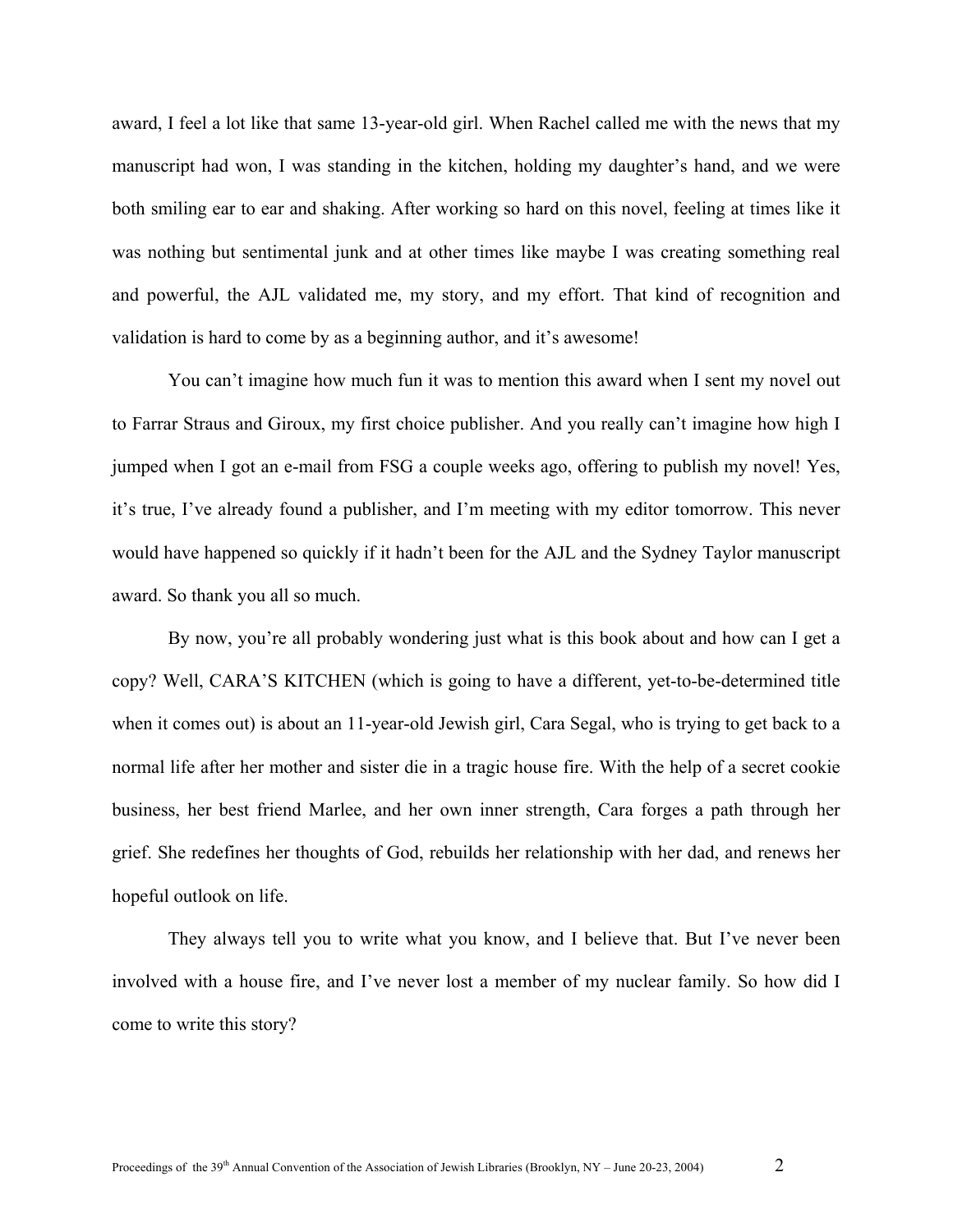First of all, I was one of those kids who constantly worried about death. I loved books about grief, and I was a bit obsessed with the thought of how fragile life was. Then, when my husband and I were trying to start our family, I experienced infertility. Although infertility is not your traditional "grief," it felt that way to me. During this time, a rabbi said to me, "Every day you're mourning the loss of the child you never had." How right he was. It was a horrible two years, but it was an experience that changed my outlook on life in an incredibly positive way. At first, I felt abandoned by God. Why wouldn't he let me have children? How could he do this to me? But eventually I came to see that God didn't "do" this to me. God wasn't out to get me. In fact, He was crying right alongside me. This change in perspective helped me get through the infertility, and it stuck with me. I would never face another difficult situation without knowing God was somehow on my side.

Then, in 2001, when I was living in Austin Texas, there was a tragic house fire in our neighborhood. A father and son died in the fire. Every day as I ran my errands, I would drive past the burned out house, and I would think about the surviving family members. I wondered if they felt abandoned by God, or if maybe they knew that God was still with them, mourning and crying right alongside them.

I knew I wanted to write a story about a girl in that situation. I knew she would be Jewish. And I knew the story would be for a general audience, not just Jewish kids. Because I knew I wasn't the only kid who recognized how fragile life was. Especially after 9/11. Every child worries. Every child has these fears. And sadly, for some children, these fears become reality. I wrote this book for children everywhere to say to them, I know this world can be a scary place. But don't lose faith. God is on your side. And somehow or other, we get through it. We all survive.